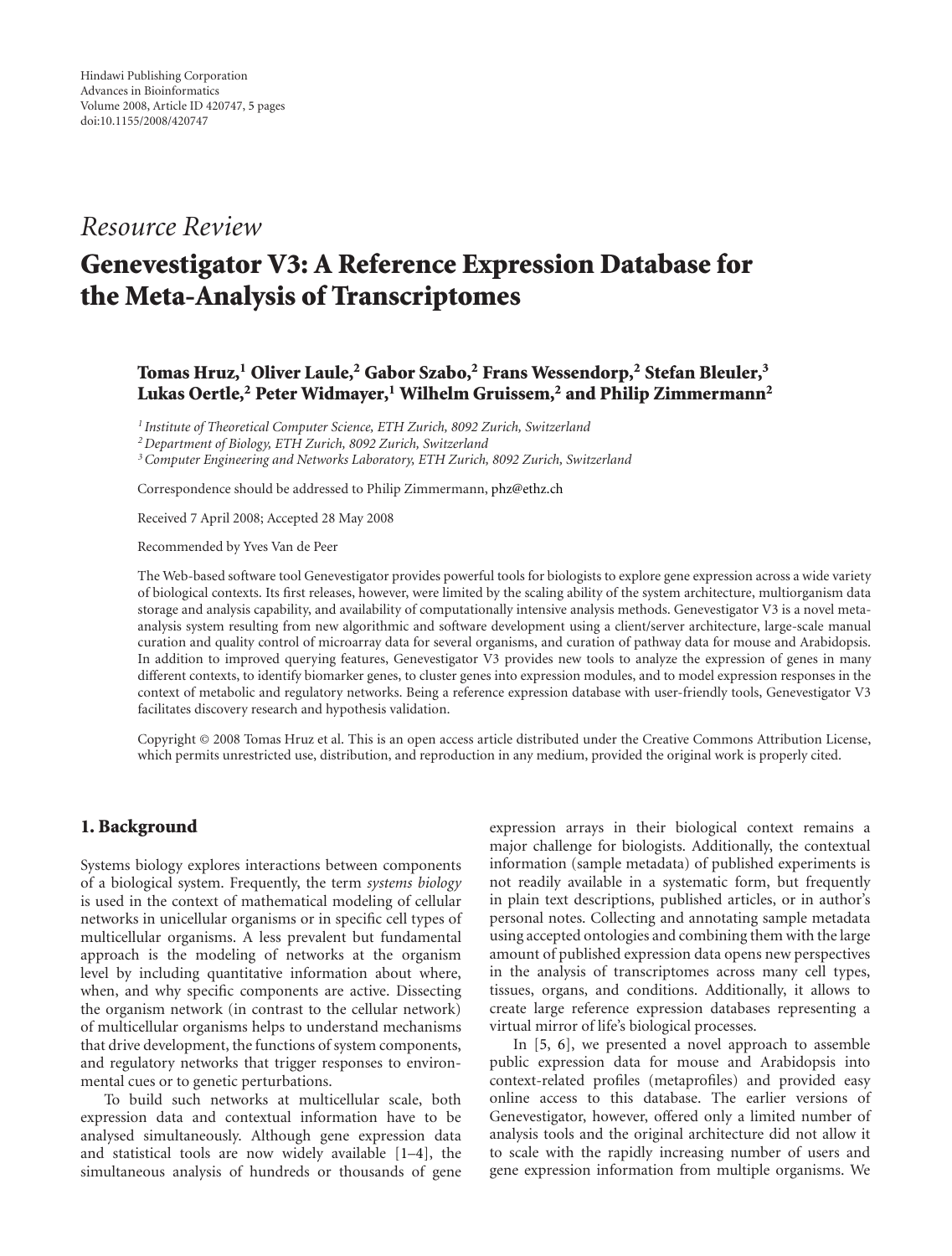therefore developed Genevestigator V3, which is based on a new framework of the original Genevestigator concept. In particular, we

- (i) curated and quality controlled more than 20,000 Affymetrix expression microarrays from human, mouse, rat, Arabidopsis, and barley,
- (ii) manually curated pathway reaction networks for mouse and Arabidopsis (see [Table 1\)](#page-2-0),
- (iii) developed an architecture to distribute the analysis task between the client and the server such that computationally intensive algorithms can run on the client computer,
- (iv) designed a database model which provides high scalability and organism-independent modeling,
- (v) performed major improvements in existing analysis tools,
- (vi) implemented a more efficient and flexible workflow including workspace storage and figure export, and
- (vii) developed a set of new analysis tools for biomarker identification, clustering, biclustering, and pathway analysis.

### **2. Construction**

The large number of simultaneous users, the increasing load of server side data processing, and the need to implement advanced analysis tools required the choice of a technology that shares the load between server and client machines. In fact, some analyses such as the clustering of large data matrices require considerable CPU time, frequently overloading a single machine if multiple clustering jobs are sent to it simultaneously. At the same time, we looked for a technology that minimizes hardware and software adaptations on the user side.

A careful analysis of possible technologies revealed that a combination of Java and relational database (RDB) technologies would represent the optimal combination to handle the complex problem of providing a large centralized database and complex, highly interactive analysis tools to users in the biology community. We therefore verified the penetration of Java (and its various versions) in the Genevestigator user base [\[7](#page-4-5)], to be sure that a sufficiently powerful version of Java is installed on most user computers.

Genevestigator V3 comprises four main components: (1) a database, (2) an application server, (3) a Java client application, and (4) a website for user support and management. More specifically, Genevestigator V3 is a multitier Java/Java/Mysql system in which a thick Java client communicates with a farm of server machines running a Tomcat application server which, in turn, communicates with a distributed system of database instances to retrieve the queried data (see [Figure 1\)](#page-1-0). Except for a number of specific cases, most of the scientific computing is done on the client side of the application, which provides a highly interactive and integrated view of the analyzed data. This is enabled



<span id="page-1-0"></span>Figure 1: *System architecture of Genevestigator*. The white spaces show the possible boundaries between computers. The application server modules are running in a Tomcat web container and communicate with the database through the JDBC protocol. A thick Java applet reads data from an application server and a cache subsystem through a custom RPC protocol tunneled over http/https. A load-balancing subsystem ensures that the clients can communicate with a scalable cluster of application servers. Moreover, the application servers can be transparently configured to work with a database cluster of an arbitrary size.

by Java 2 Swing technology and a custom communication protocol between the Java client and the server farm.

The Genevestigator V3 client application is a signed applet loaded and running within the Internet browser. New versions of the client are distributed on the fly from the server once they are available.

The task of the application server is to cache and quickly provide the compressed data to the client computer, where they could be processed with visualization and clustering algorithms. The application server provides also the datamining functionality with presampling algorithms to quickly retrieve the data according to biologically meaningful ranking functions.

The database system behind the application server was carefully designed to accommodate multiorganism data and to provide the possibility to switch quickly between different organisms. Another challenge was posed by the experiment classification database subsystem, which stores the measurement data according to ontologies representing the sample experimental context, in particular the anatomy part, developmental stage, stimulus applied, and genetic background. In a further database subsystem, metabolic and regulatory pathways are mapped to multiple organisms and microarray data.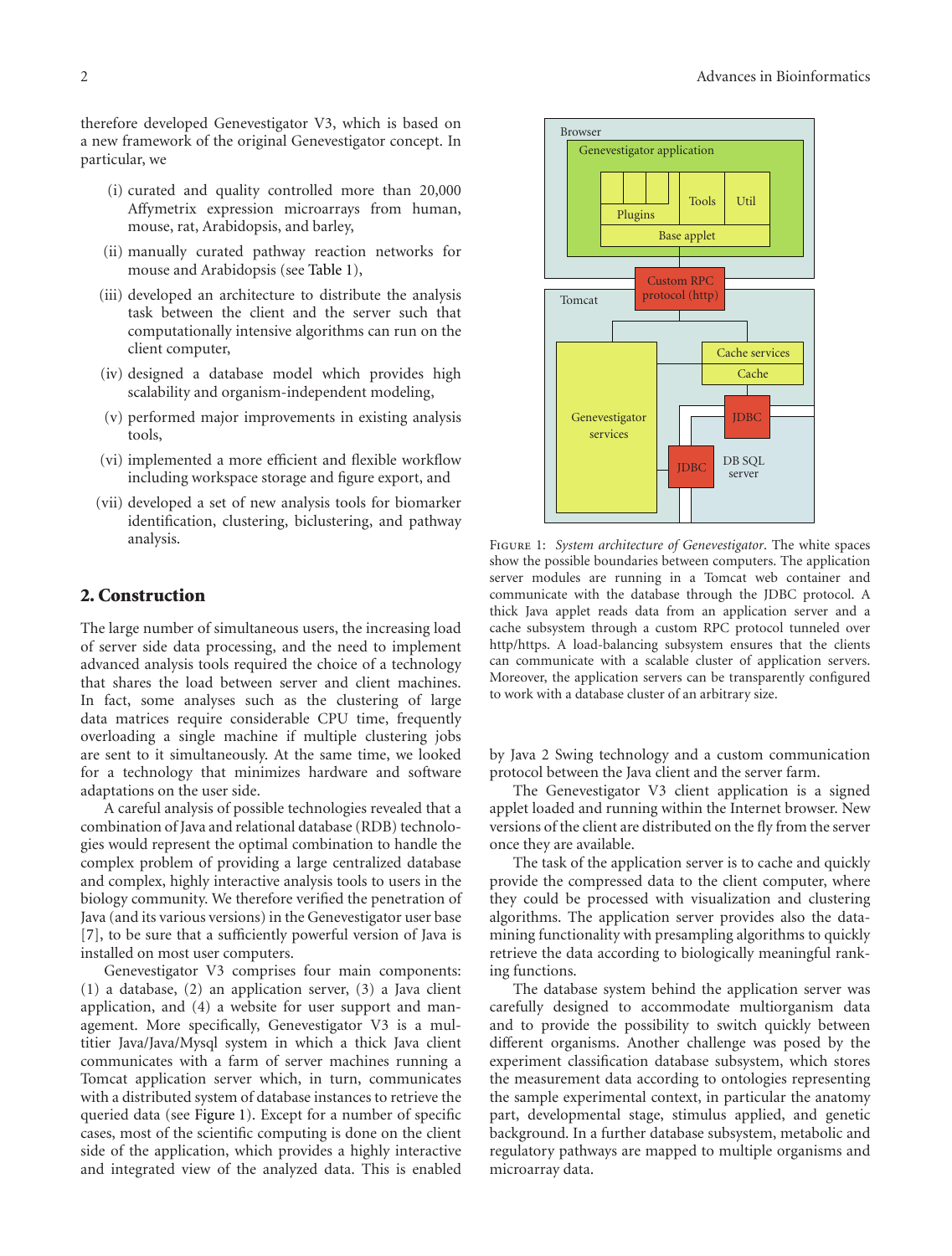<span id="page-2-0"></span>Table 1: *Currently available data*. Overview of the number of quality controlled and annotated arrays, partitioned into types of biological contexts for which expression data is available in the database (status: March 2008). For mouse and Arabidopsis, the number of curated pathway reactions is indicated.

|                             |                                       |      |                |      | Mouse |      | Rat  |              |             |        |
|-----------------------------|---------------------------------------|------|----------------|------|-------|------|------|--------------|-------------|--------|
|                             |                                       |      | Human          |      |       |      |      |              | Arabidopsis | Barley |
| Size of arrays              |                                       | 10k  | 20k            | 47 k | 12k   | 40 k | 8 k  | 31k          | 22k         | 22k    |
| Number of Affymetrix arrays |                                       | 1109 | 3786           | 2782 | 3071  | 1967 | 2146 | 858          | 3110        | 706    |
| Anatomy                     |                                       |      |                |      |       |      |      |              |             |        |
|                             | total of nodes in anatomy tree        | 97   | 174            | 185  | 150   | 133  | 108  | 63           | 43          | 23     |
| $\overline{\phantom{0}}$    | central nervous system                | 33   | 46             | 51   | 39    | 16   | 29   | 20           |             |        |
| $\overline{\phantom{m}}$    | cell culture / primary cells          | 13   | 39             | 29   | 19    | 21   | 10   | 9            |             |        |
| $\qquad \qquad -$           | other anatomy parts                   | 51   | 89             | 104  | 92    | 96   | 69   | 34           |             |        |
|                             | Development                           |      |                |      |       |      |      |              |             |        |
|                             | number of stages available            | 9    | 9              | 8    | 12    | 12   | 6    | 7            | 10          | 6      |
|                             | Stimulus (external perturbations)     |      |                |      |       |      |      |              |             |        |
| $\qquad \qquad -$           | total number of treatments            | 81   | 295            | 243  | 122   | 81   | 107  | 55           | 168         | 39     |
| $\overline{\phantom{m}}$    | chemical treatments                   | 13   | 97             | 32   | 43    | 34   | 45   | 25           | 40          | 3      |
| $\overline{\phantom{m}}$    | diseases, biotic stresses             | 23   | 61             | 34   | 12    | 12   | 4    | $\mathbf{0}$ | 18          | 24     |
| $\qquad \qquad -$           | other external perturbations*         | 45   | 137            | 175  | 67    | 35   | 58   | 30           | 110         | 12     |
|                             | Mutation (internal perturbations)     |      |                |      |       |      |      |              |             |        |
|                             | number of mutant models or cell lines | 1    | $\overline{4}$ | 25   | 117   | 100  | 5    | 2            | 167         | 17     |
|                             | Reaction networks                     |      |                |      |       |      |      |              |             |        |
|                             | Number of reaction nodes              |      |                |      | 945   |      |      |              | 1199        |        |
|                             |                                       |      |                |      |       |      |      |              |             |        |

<sup>∗</sup>Includes: surgery, stress, hormone, growth factors and cytokines, exercise, caloric restriction, fasting, peptides, several tumor types, light irradiation, and many more external perturbations.

## **3. Content and Tools**

In order to build the Genevestigator reference expression database, we collected hundreds of Affymetrix experiments from the public domain, controlled the quality of the data using several Bioconductor packages (see [\[6\]](#page-4-4)), and manually annotated them according to systematic ontologies. As of March 2008, a compendium of more than 20,000 Affymetrix arrays from human, mouse, rat, Arabidopsis, and barley has been made available for meta-analysis through Genevestigator. This gives users the opportunity to look at how genes are expressed in a very wide variety of contexts. For example, the human dataset currently comprises expression monitoring across more than 330 different conditions, including 89 chemicals, 64 different diseases, 20 growth factors, 17 infection causes, and 36 different tumor types (see Table 1 in Supplementary Material available online at doi:10.1155/2008/420747). An overview of the number of microarrays, pathways, and biological contexts for which expression data is available is shown in [Table 1.](#page-2-0) In Genevestigator, the biological context is embedded into a time-space-response architecture and is given by the terms "Anatomy" (space), "Development" (time), and "Stimulus" or "Mutation" (external or internal perturbations).

An overview of the Genevestigator V3 data- and workflow is shown in [Figure 2.](#page-3-0) Thanks to its novel software architecture and the complete redesign of workflows using usability criteria, Genevestigator V3 allows to work easily with several organisms and multiple lists of genes at the same time. Four toolsets are available to analyze these transcriptomes: (1) Meta-Profile analysis, (2) Biomarker Search,

(3) Clustering Analysis, and (4) Pathway Projector. Each toolset comprises several tools that focus on a specific type of analysis. Besides significantly improving the Meta-Profile analysis tools, the Biomarker Search, Clustering Analysis, and Pathway Projector toolsets largely comprise novel tools that were not available in previous Genevestigator releases. More details about these toolsets are provided on the Genevestigator website [\(https://www.genevestigator.ethz.ch/\)](https://www.genevestigator.ethz.ch/). In brief;

The *Meta-Profile analysis* toolset includes several tools that provide information about *when*, *where*, and *in response to what* genes of interest are expressed. Specifically, they visualize gene expression across experiments or biological contexts such as anatomy, development, stimulus, and mutation.

The *Biomarker Search* toolset allows users to easily identify genes that are specifically expressed in a set of biological states (anatomy or development) or specifically up- or downregulated in response to a set of perturbations (stimulus or mutation). An explanation on how to use these tools is provided on the website.

The clustering tools in Genevestigator V3 group genes that show similarity in their summarized expression levels (i.e., in their metaprofiles). These tools can also be used to cluster array-level profiles. Two types of methods are currently provided in the *Clustering Analysis* toolset: (1) hierarchical clustering, and (2) biclustering. Both methods have been shown to reveal biologically significant associations between biological components or gene networks [\[8,](#page-4-6) [9](#page-4-7)].

The *Pathway Projector* toolset allows the visualization of expression data on a pathway or network level. Several conceptual features distinguish it from most currently available pathway analysis tools. First, all pathways were verified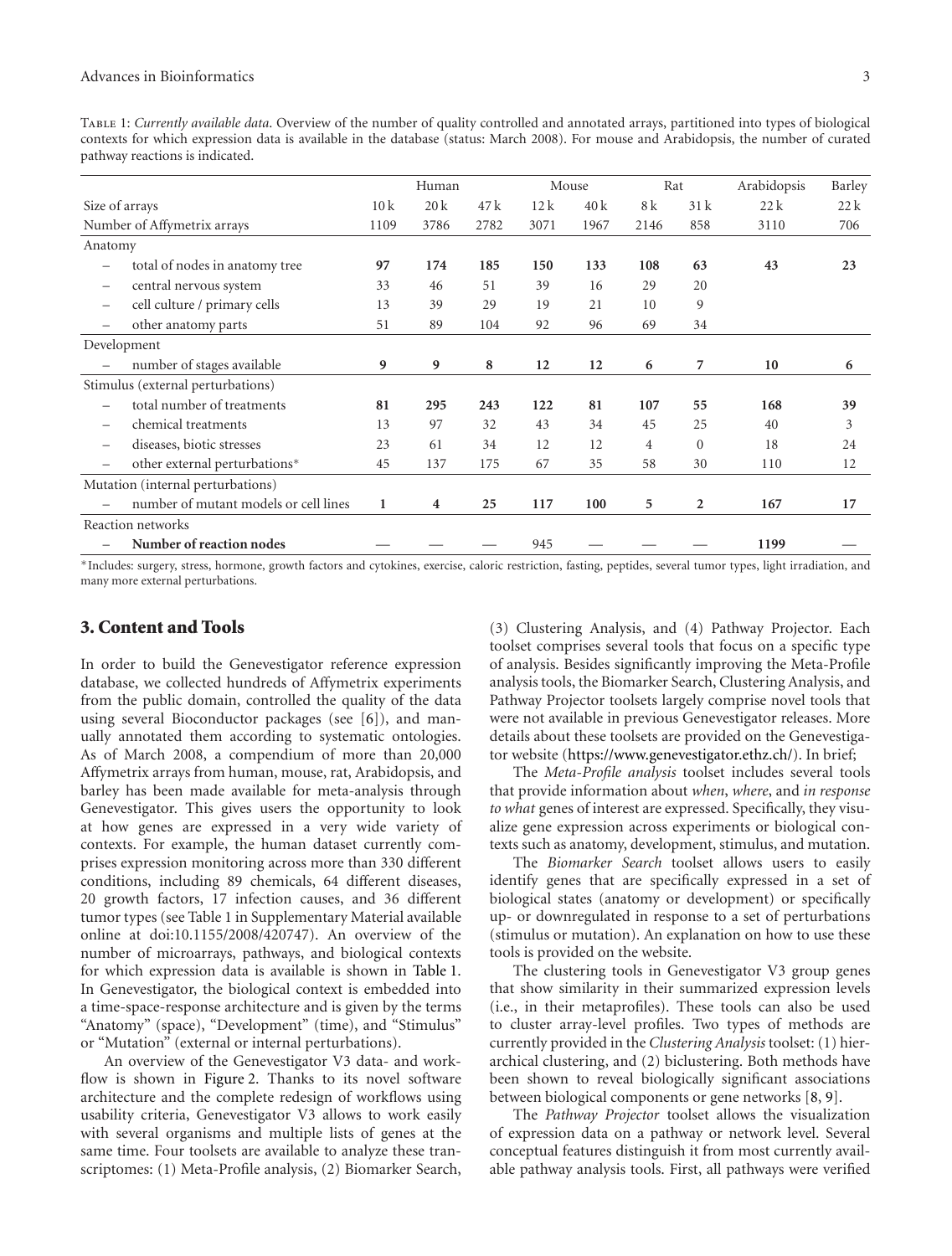

<span id="page-3-0"></span>Figure 2: *Data flow and analysis cycle*. Schematic overview of Genevestigator V3. (a) Data flow through the Genevestigator system. Microarray experiments are performed by the research community and either stored in public repositories or sent directly to Genevestigator. Data and annotations are curated and quality controlled by Genevestigator curators and stored in the Genevestigator system (see [Figure 1\)](#page-1-0). (b) Expression analysis cycle. The user starts at the Genevestigator website, from where the client application is launched. Four toolsets allow different types of analysis. Results obtained are used either to confirm an existing hypothesis or to create new ones that can be validated in the laboratory. Figures from Genevestigator can be exported in a variety of formats. The website provides user support and a community exchange platform.

manually from the literature and modeled into a single reaction network, in which each reaction is represented only once, even if it is shared between several pathways. The user can find locations within the network using classically defined pathway terms. Nevertheless, network analysis focuses on identifying expression modules within the global reaction network, irrespective of classical pathway boundaries. For example, the user can start with a single reaction or pathway and create subnetworks by extending them with neighbor reactions or pathways according to their expression. A second distinguishing feature is the projection of expression metaprofile data onto these networks. The user can create virtually any type of comparison selected from the database and project it onto the network, for instance, compare one state of development with another, a tissue against another tissue, or a treatment against its control set.

#### **4. Utility and Discussion**

In contrast to the previous versions, Genevestigator V3 integrates all the different analysis tools. For example, marker genes identified using the Biomarker Search tool can be further analyzed by switching to the Meta-Profile or Clustering analysis toolsets. Another major improvement is that all organisms are integrated into the same user client interface, allowing the user to study genes from several organisms in parallel and in the same session.

Besides these analysis tools, several novel usability features have been added to the client, such as saving workspaces, exporting figures in Web or print resolution, saving pathway views, or exporting lists of genes. Users can submit their workspaces or pathway views to be placed on the community page of the Website. This allows other users to view the corresponding results without having to upload arrays or genes again, or to redesign network structures. Additionally, a role-based access control system allows confidential data to be visualized in the context of all other experiments in the database, without being seen by nonauthorized users. Upon request, confidential data from laboratories are quality-controlled and entered into the database by Genevestigator curators to ensure comparability and systematic annotation.

It is generally accepted that the integration of multiple data types will be essential to model biological systems. Transcriptomics data from single experiments provide an